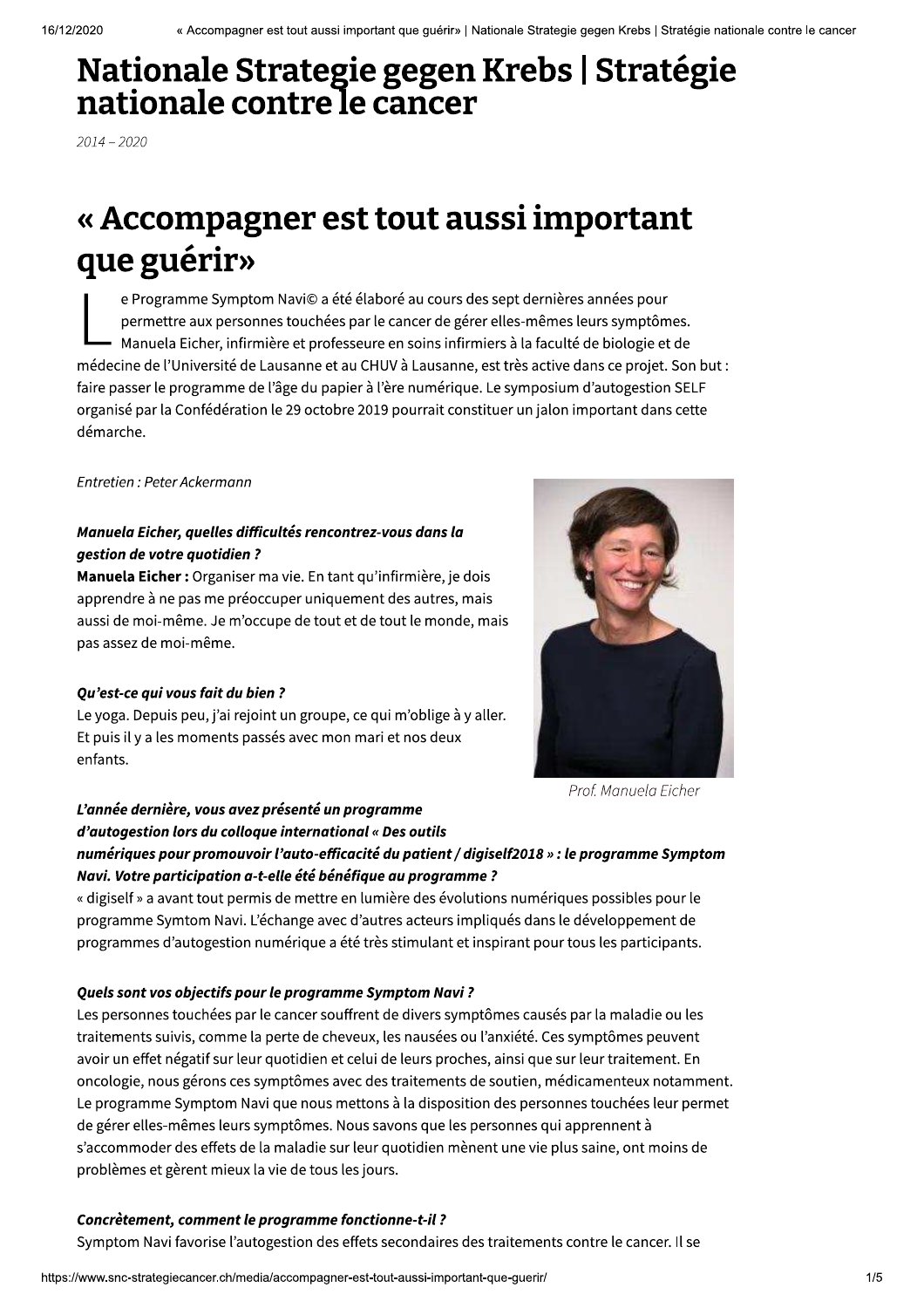« Accompagner est tout aussi important que guérir» | Nationale Strategie gegen Krebs | Stratégie nationale contre le cancer

compose de 16 dépliants qui contiennent de brèves informations écrites sur les symptômes courants et d'un concept de formation à l'éducation des patients qui s'adresse au personnel soignant chargé de remettre les dépliants aux personnes touchées. Chaque dépliant est consacré à un symptôme, comme l'anxiété, la perte de cheveux, les nausées ou les changements dans la sexualité. Si, par exemple, un patient a peur, il peut se demander si cette anxiété est normale, et ce qu'il peut faire pour l'apaiser. Nous avons développé les symptômes et les suggestions d'autogestion pour que chaque symptôme tienne sur une feuille. Ainsi, un patient ne risquant pas de perdre ses cheveux ne recevra pas d'informations sur ce sujet précis. L'objectif des différents éléments proposés est d'aider les personnes touchées à évaluer correctement l'intensité de leurs symptômes à l'aide d'un système de feux « vert, orange, rouge » et à prendre des mesures efficaces. Symptom Navi ne remplace en aucun cas l'accompagnement et la discussion avec un professionnel ; il vise bien plus à appuyer l'information et le conseil des spécialistes.

#### Oui a lancé ce programme?

Susanne Kropf-Staub, spécialiste en soins oncologiques au sein du groupe Lindenhof. Il y a environ huit ans, elle a suivi une formation continue dans le domaine de l'éducation des patients. Elle a alors eu l'idée de créer un dépliant sur les symptômes. Pour ce faire, elle a créé un groupe d'experts qui a développé Symptom Navi ces dernières années. Entre-temps, un groupe de pilotage composé de représentants du groupe Lindenhof, de la Ligue contre le cancer, de la Haute école de santé de Fribourg, des hôpitaux de Soleure, de l'IUFRS et d'associations professionnelles a été mis sur pied pour diriger différents projets comme la version électronique de Symptom Navi, la recherche sur l'efficacité du programme et le développement de nouveaux dépliants. J'y apporte mon savoir-faire en matière d'autogestion des symptômes. L'une de mes tâches consiste en outre à élaborer des dépliants qui reposent autant que possible sur des preuves scientifiques.

#### Comment la communauté d'utilisateurs réagit-elle au programme

Les réactions issues de la pratique sont excellentes. Depuis trois ans, nous menons une étude pilote pour déterminer de manière scientifique si le programme améliore la situation des personnes touchées. Les évaluations seront disponibles dans les prochains mois.

#### Vous avez régulièrement impliqué les patients dans le développement de Symptom Navi. Quel bilan tirez-vous de cette approche?

Le bilan est excellent. L'idée de proposer Symptom Navi en format numérique vient d'ailleurs des patients, qui souhaitent avoir toujours l'information avec eux. « Je ne peux pas en permanence emporter un sac Migros rempli de dépliants pour le cas où je ne me sentirais pas bien pendant une visite chez ma fille pour le week-end. J'aimerais donc pouvoir accéder directement aux infos sur les nausées sur mon smartphone », nous a fait remarquer un patient.

#### Le transfert du format papier au format numérique a-t-il donné lieu à de nouveaux contenus ?

Les contenus ont été étoffés, la version électronique ayant pour avantage de permettre d'intégrer facilement des fichiers vidéo et audio. Sur le dépliant, nous devons inclure de longs liens pour renvoyer à des films ou à d'autres offres. Dans la version électronique, l'utilisateur peut simplement cliquer sur un lien qui le mène directement à la vidéo ou à d'autres informations. Cette version permet également au patient de trouver les coordonnées d'interlocuteurs dans sa région, à l'instar des numéros de téléphone des principaux membres de son équipe de traitement. Du point de vue du patient, il s'agit là de nettes améliorations.

#### Quels sont les avantages d'une version numérique pour vous en tant que scientifique ?

Je m'intéresse par exemple aux clics que nous pouvons suivre de manière anonymisée. A terme, cela nous permettra d'identifier les symptômes qui surviennent fréquemment ou simultanément. Nous espérons que ces corrélations nous fourniront de précieuses informations pour améliorer l'accompagnement des personnes touchées par le cancer.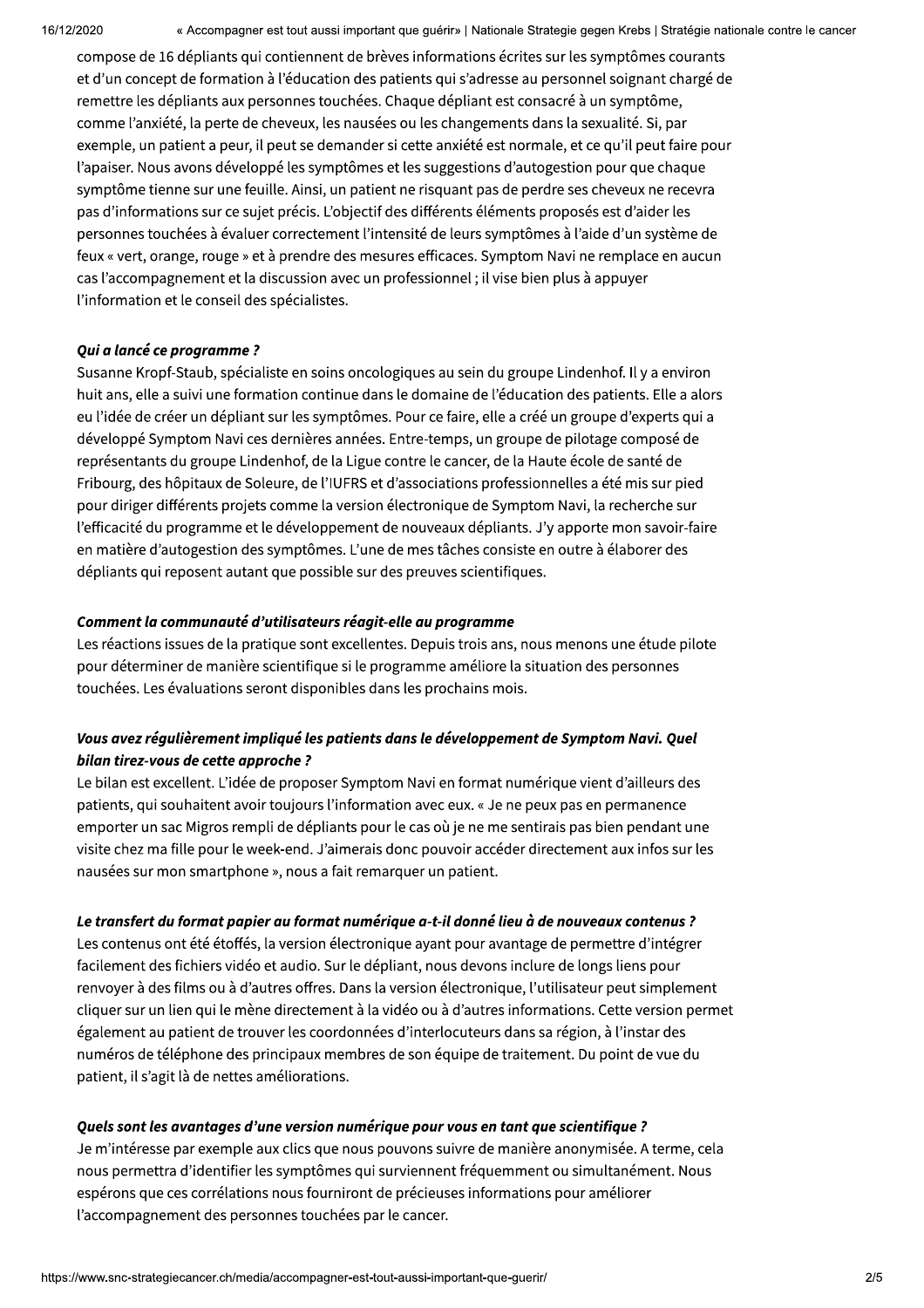$10/12/20$ 

<sup>16/12/2020<br> **Où en est la version numérique ?**<br>
Nous avons une version bêta. Nous attendors toutefois pour l'instant les résultats de l'étude pilote.<br>
Nous voulons aussi attendre que la version papier soit validée avant d</sup>

connaissances sont nécessaires pour bien informer les patients et les soutenir dans leur autogestion. Nous avons néanmoins constaté que les soignants sont parfois presque trop performants dans la transmission de l'information. En clair : ils distribuent plus de dépliants que ce dont le patient a besoin. Mais former à l'autogestion va plus loin que ca.

#### Quels sont les éléments d'une autogestion efficace ?

L'autogestion s'accompagne souvent d'un changement de comportement : comment le patient gère-til ses émotions négatives ? Comment s'adapte-t-il à son nouveau rôle ? Un homme d'affaires prospère atteint d'un cancer de la prostate peut être amené à s'interroger sur ce qu'il veut réellement faire de sa vie à l'avenir. Il se demande peut-être s'il pourra, ou voudra poursuivre sa carrière d'homme d'affaires prospère ? Pourra-t-il encore jouer le rôle qui a été le sien jusqu'alors ? Pourra-t-il continuer d'être un père de famille aimant ou devra-t-il avant tout se concentrer sur lui-même ?

#### Peut-on vraiment enseigner l'autogestion ?

Oui, mais ce n'est pas facile. Le personnel soignant peut aider à faire face aux nouveaux défis que représente un cancer. Ces compétences sont enseignées dans le cadre de Symptom Navi, ce qui est très important. En soins infirmiers, nous sommes très forts pour donner des marches à suivre pratiques : « Vous devez prendre ce médicament tous les jours. Mettez-le à côté de votre brosse à dents pour ne pas l'oublier. » Mais souvent nous ne sommes pas à la hauteur lorsqu'il s'agit de demander à un patient : « Pouvez-vous imaginer faire cela comme ça ? »

#### Qu'entreprenez-vous dans la formation des soignants pour combler cette lacune ?

Pour favoriser l'autogestion, les soignants apprennent à soutenir un patient en lui posant des questions ouvertes : le patient a-t-il compris les informations ? Peut-il reformuler l'information ou les instructions reçues ? Peut-il formuler ses objectifs ? Et les défis qui les accompagnent ? Comment les relèvera-t-il ? – Toutes ces questions sont fondamentales. Lorsqu'une personne exprime face à quelqu'un un objectif, cela signifie qu'elle est proche de le mettre en œuvre.

#### D'autres éléments sont-ils nécessaires pour communiquer l'auto-efficacité dans la pratique ?

Comme indiqué précédemment, l'auto-efficacité peut être favorisée grâce à des interventions ciblées, en formulant les objectifs à atteindre. Une autre approche consiste pour les patients à dresser des comparaisons avec leurs pairs et à apprendre les uns des autres.

#### Les soignants ont-ils du temps pour ca?

Les soignants ont toujours le temps d'administrer toutes les thérapies. Aucun soignant ne rentre chez lui avant d'avoir administré toutes les thérapies prescrites. Mais si nous connaissons l'importance de l'autogestion en termes de qualité de vie, de morbidité, voire même de mortalité, alors je vous le demande : pourquoi un soignant rentre-t-il chez lui sans avoir favorisé les compétences d'autogestion de son patient ?

#### A vous de me le dire...

En oncologie, nous nous sommes souvent concentrés sur les traitements, sur la guérison aussi (« cure »), mais trop peu sur l'accompagnement (« care »).

C'est ma grande vision des soins en oncologie : à mon sens, il faut accorder la même importance à la promotion de l'autogestion qu'aux thérapies médicamenteuses. En effet, les personnes touchées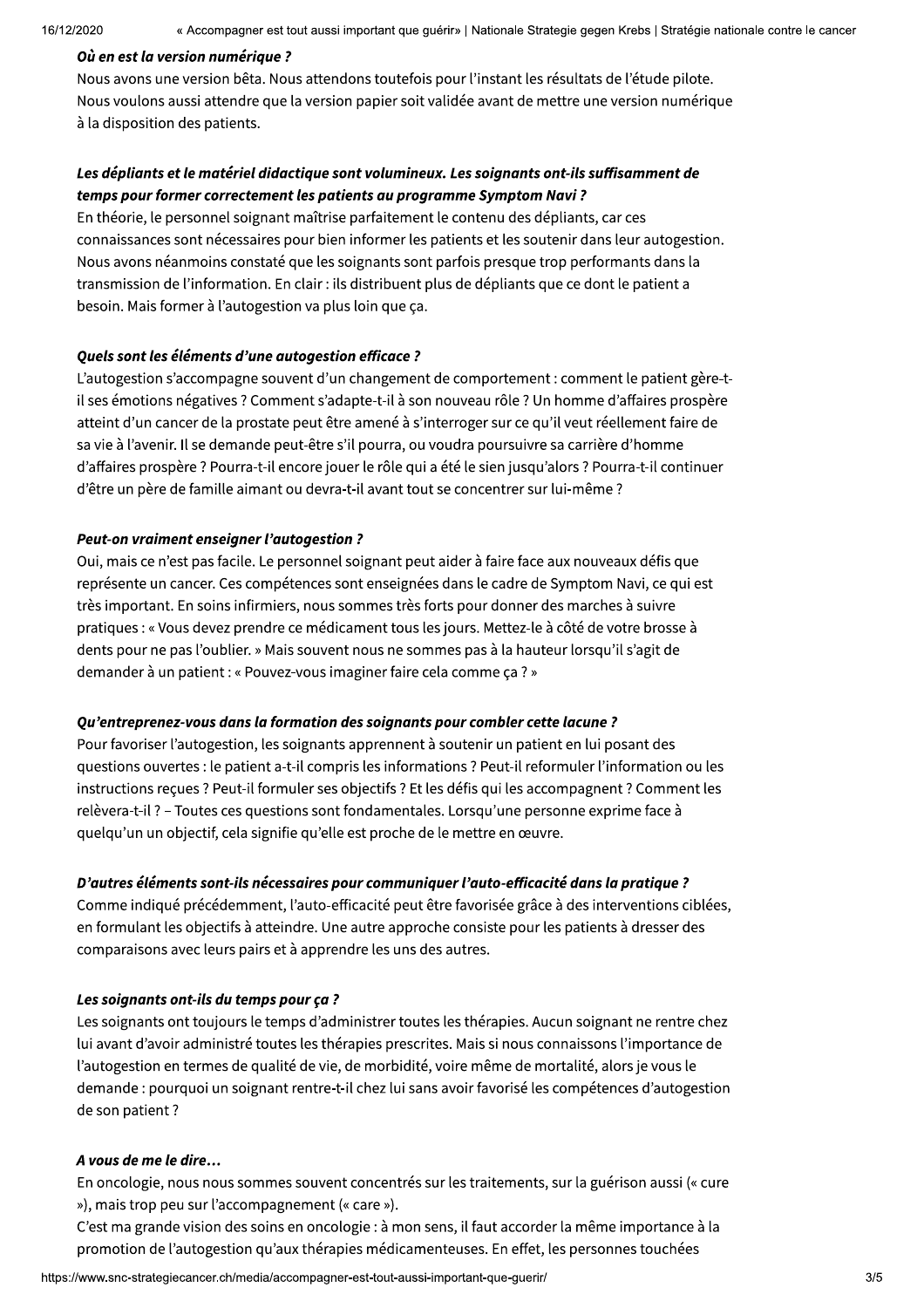16/12/2020

doivent apprendre à vivre avec le cancer, même longtemps après la fin des traitements. C'est une tâche essentielle.

#### Selon une étude norvégienne, la lecture sur un smartphone, une tablette ou un ordinateur ne permet pas d'assimiler l'information de manière aussi efficace que sur papier. Un Symptom Navi numérique est-il dès lors vraiment adapté à la transmission d'informations complexes ?

Ce constat est peut-être valable pour notre génération. Mais quand je regarde mes enfants, je ne sais pas s'ils peuvent tirer autant d'un texte écrit que des médias électroniques.

#### Nous n'en savons rien.

En tant que chercheuse, je peux le tester : pour ce faire, nous avons besoin du Symptom Navi numérique. Mais nous devons d'abord attendre les résultats de l'étude pilote. Que se passera-t-il si le Symptom Navi ne conduit pas du tout à l'amélioration souhaitée chez les patients ?

#### Vous en inquiétez-vous réellement ou s'agit-il d'une question est-elle rhétorique ?

Je prends notre intervention au sérieux. Si l'on considère par exemple le temps qu'il faut pour mettre au point un médicament, alors il nous faudra peut-être 20 ans et une grande équipe de scientifiques pour rendre l'outil Symptom Navi efficace et entièrement conforme à nos attentes. Aujourd'hui, il ressort clairement des entretiens ouverts conduits avec les patients qu'ils trouvent ce programme très utile.

#### Ouelles sont les difficultés de mise en œuvre du programme numérique ?

Comme je l'ai déjà dit, la version bêta est prête et les préparatifs en vue d'une étude pilote à petite échelle ont été faits. Notre idée est de proposer les dépliants papier dans les centres formés, et plus tard aussi la version électronique. Mais l'intégration numérique joue actuellement un rôle secondaire. Nous devons d'abord nous assurer que la version papier est bonne.

#### Pourquoi miser d'abord sur le papier ?

Parce que malgré tous les avantages du numérique, nous pensons que la version papier est plus facile à contrôler.

#### Quelles sont les précautions à prendre en matière de sécurité des données ?

La sécurité des données exige une approche prudente. Par exemple, sur un réseau public, une application installée sur un smartphone peut être vue par d'autres personnes. Et alors tout le monde sait que quelqu'un a un cancer. Nous étudions donc une solution web qui ne nécessite pas le téléchargement d'une application. Mais le développement de la version bêta coûte cher.

#### Quelles sont les prochaines étapes pour faire évoluer le Symptom Navi?

La Fondation Lindenhof vient de nous réitérer son soutien et nous avons conclu un partenariat avec la Ligue suisse contre le cancer. Nous devons pérenniser le financement du programme, mais nous n'avons presque pas de temps à y consacrer. La recherche de fonds est chronophage. Et ce n'est pas la compétence de base de la plupart des personnes impliquées jusqu'à présent dans le développement du programme. Susanne Kropf est une spécialiste en soins infirmiers en contact direct avec les personnes touchées par le cancer et non une spécialiste en matière de Fundraising. En tant que scientifique, je peux déposer une requête de fonds pour la recherche, mais pas pour une mise en œuvre pérenne. Et tous les membres de notre groupe d'experts travaillent souvent sur le programme Symptom Navi en soirée et le week-end. Avec beaucoup d'engagement. Mais le programme commence à dépasser les possibilités d'un petit groupe. C'est pourquoi nous sommes ravis de travailler avec la Ligue suisse contre le cancer. Nous n'avons pas l'infrastructure nécessaire. En fait, ce que nous faisons ici de façon accessoire, c'est de la recherche sur la mise en œuvre - encore très peu répandue en Suisse.